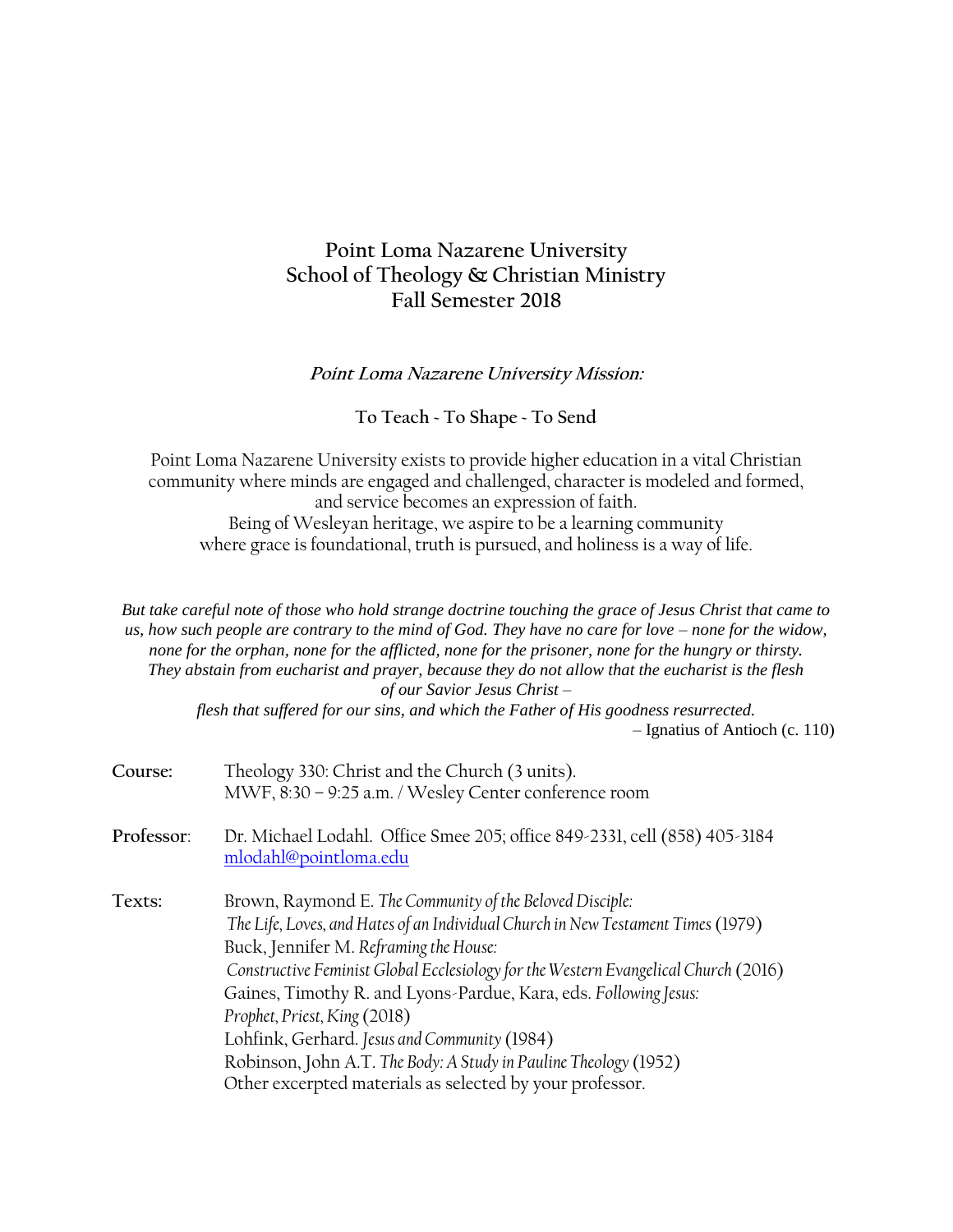### **Course Description:**

*Catalogue description:* This course will examine the relationship between the Church's teachings on the identity and ministry of Jesus Christ (Christology) and the ongoing life of Christ's community of disciples, including worship, evangelism, the sacraments, the presence of the Holy Spirit, and eschatology.

*Elaborated description:* In this course we will seek to explore and understand the internal coherence that (at least ideally) exists between 1) the Christian confession of Jesus's full deity, full humanity and Lordship over all creation and 2) the identity, purpose, and nature of the communities of Christian discipleship that have emerged from Christian confession and proclamation about Jesus. Thus, we will be trying to discern how what Christians confess and believe about Jesus actually exercises an observable impact on the way in which they arrange and order their lives together in ecclesial community.

Finally, the questions become: *What do beliefs about Jesus 'do' in people's lives – especially in their empirical communities of life together? What difference, finally, do our beliefs make? Are certain 'orthodox' beliefs enough? Are there particular, identifiable practices that (at least should) emerge from these beliefs? Accordingly, do different Christologies actually issue in different kinds of social realities?*

## **Course Learning Outcomes.** *Upon successful completion of this course, you will have***:**

- 1) demonstrated increasing understanding of the biblical vision for the people of God first God's people Israel; then the supremely faithful son of Israel and of God, Jesus of Nazareth; and finally also of his called-out community of discipleship, the Church;
- 2) examined, and demonstrated the capacity to explain, the deep (theo)logical connections and coherence between the history of Christology and the empirical forms or expressions the Church has taken in its liturgy, life and proclamation;
- 3) explored the possible connections between Christologies deemed heretical by Christian tradition and the kinds of communities or social realities that such Christologies may spawn;
- 4) demonstrated growing facility in oral communication and teaching in an academic setting; and
- 5) demonstrated a growing excellence in the discipline of effective writing, particularly as related to biblical and theological literacy.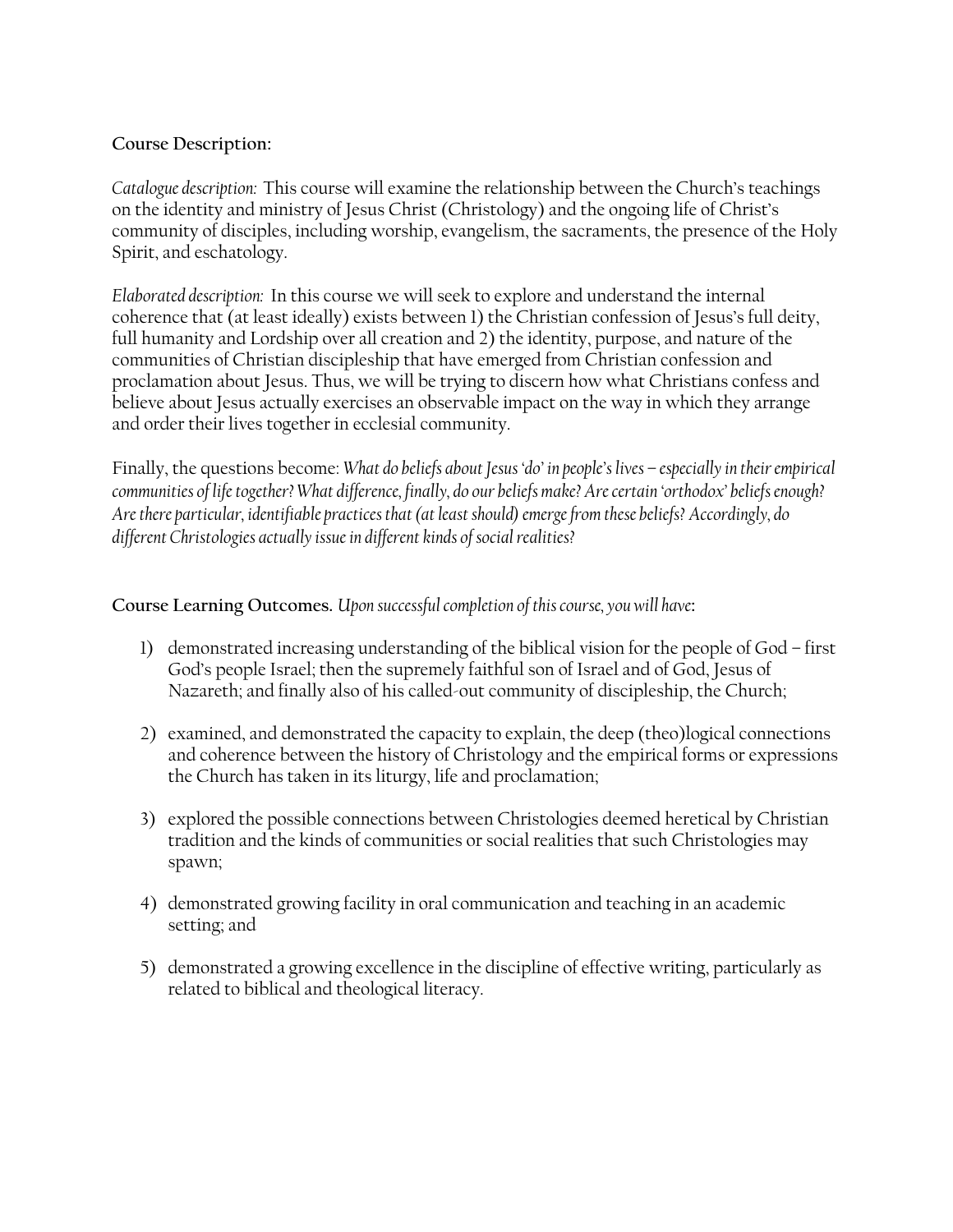### **Course Requirements:**

**1)** Consistent class attendance and participation (CLO 1, 4).

**2)** Careful and disciplined reading of assigned texts for each class session (CLO 1, 2). This will be determined **a)** by the quality of discussion, interaction, and question-asking which the student contributes to the life of the class; and also perhaps **b)** by occasional quizzes over any given class session's reading assignment and / or the main points of the previous lecture or lectures (CLO 1, 2). **Class attendance & participation accounts for 12% of semester grade.**

**3)** Leadership of discussion of one chapter from Gaines and Lyons-Pardue, eds., *Following Jesus: Prophet, Priest, King.* This should be on one of the Mondays when there are no additional readings assigned beyond that book. (CLO 1, 2, 4). **This assignment accounts for 8% of semester grade.**

4) Presentation in class of one selected commentary's treatment of Matthew 16:13-23 (CLO, 1, 2, 4). *This presentation will occur on a Monday class session when there is no assigned reading other than a chapter from the Gaines / Lyons-Pardue text.* **This assignment accounts for 8% of semester grade.**

5) A 6-8 (double-spaced) page reflection paper on the Matthew 16 passage above, as interpreted by the commentary you used in class presentation (#4 above), and insights from *at least one* other commentary. *This paper should be extremely attentive to what your commentaries suggest regarding relationships between Christology and ecclesiology* (CLO 1, 5)**This accounts for 12% of semester grade.**

(6) Leadership of discussion of assigned reading from one other class session as chosen in consultation with professor. (CLO 1, 2, 4) **This accounts for 8% of semester grade.**

(7) A fieldwork study of a particular congregation – either the one in which you are an active participant , or another if there is some other religious tradition about which you are interested in learning more – which will issue in a 8-10 page paper that explores the interconnections between Christology and this particular congregation's social practices (both 'inside' and 'outside' the community). This paper must include a minimum of two interviews – one with the congregation's pastor or one of its ministers (or the equivalent), and another with a leading layperson. The paper should also include biblical references and at least three citations or quotations from the course texts. (CLO 1, 2, 3, 5) **This paper counts for 20% of semester grade.**

8) Two exams, both of them essay format – a midterm and a final exam as scheduled on the Course Calendar. (CLO 1, 2, 3) **The midterm is 14%, the final 18%, of semester grade.**

## **Final Grade:**

|  |  | 94-100, A; 90-93, A-; 87-89, B+; 83-86, B; 80-82, B-; 77-79, C+; |                                                                   |
|--|--|------------------------------------------------------------------|-------------------------------------------------------------------|
|  |  |                                                                  | 73-76, C; 70-72, C-; 67-69, D+; 60-66, D; 56-59, D-; below 56, F. |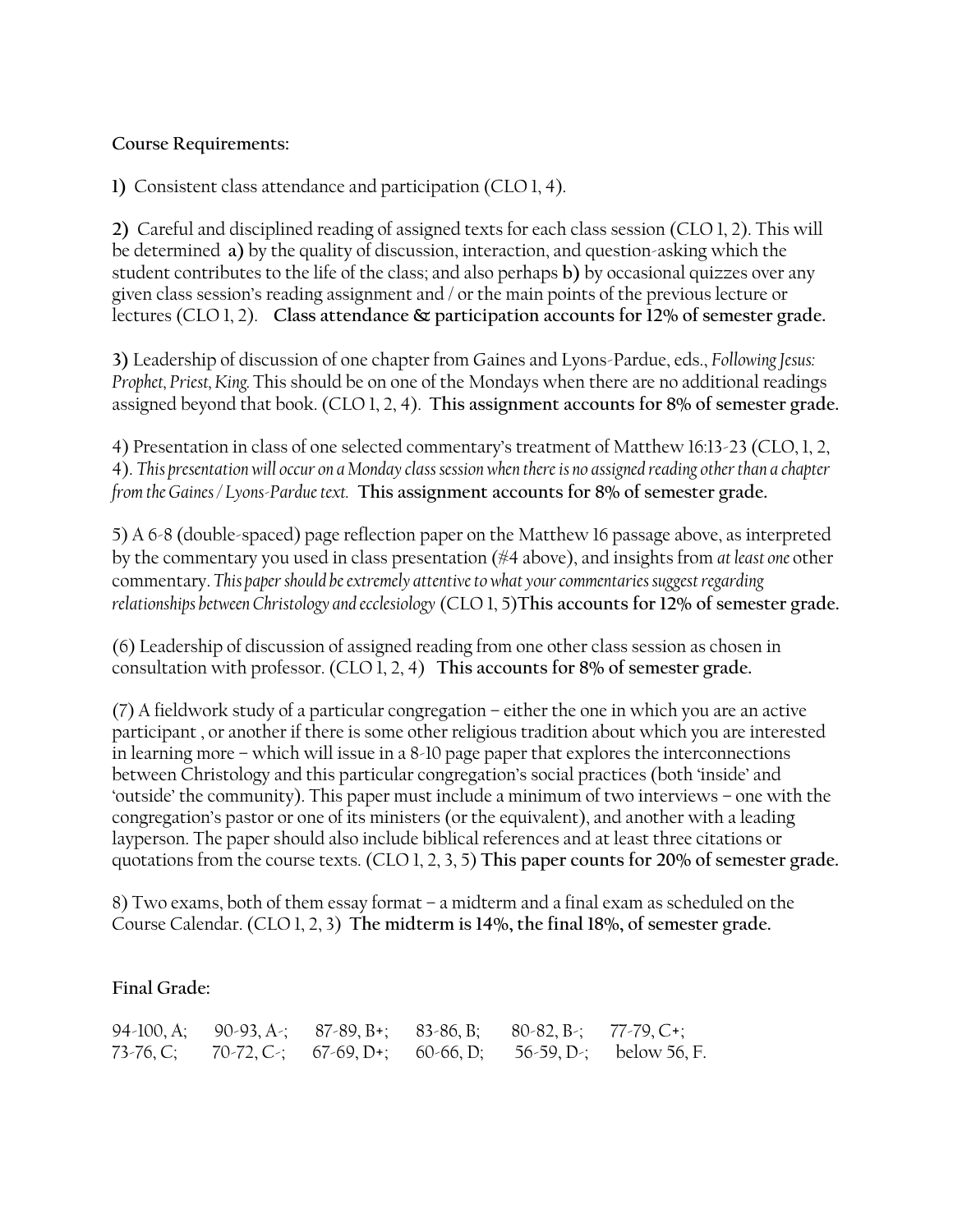# **Important Points Regarding Your Writing for this Class:**

- *Please keep in mind that grammar, spelling and punctuation all play a critical role in your professor's evaluation of all your papers* (CLO 5). Please avail yourselves of the services of a competent proofreader or the university's tutorial center.
- To help you in the endeavor of writing a good paper for this class and other classes, please take seriously the additional handout ('Writing Tips') from the professor regarding common errors in student writing. Peruse this document carefully; you shall be held responsible for its contents in your professor's reading of *all* of your assigned papers. (CLO 5)
- The PLNU School of Theology and Christian Ministry is committed to the full equality and dignity of all people. Recognizing that human beings have often used language in ways that imply the exclusion or inferiority of women, the department strongly urges students, faculty and staff to avoid sexist language in public discourse, in classroom discussions and especially in their writings. (CLO 4, 5)

## **PLNU Copyright Policy:**

Point Loma Nazarene University, as a non-profit educational institution, is entitled by law to use materials protected by the US Copyright Act for classroom education. Any use of those materials outside the class may violate the law.

## **PLNU Academic Honesty Policy:**

Students should demonstrate academic honesty by doing original work and by giving appropriate credit to the ideas of others. Academic *dis*honesty is the act of presenting information, ideas, or concepts as one's own when in reality they are the results of another person's efforts. A faculty member who believes a situation involving academic dishonesty has been detected may assign a failing grade for that assignment or examination, or, depending on the seriousness of the offense, for the course. Faculty should follow and students may appeal using the procedure in the university Catalog. See [Academic Policies](http://catalog.pointloma.edu/content.php?catoid=18&navoid=1278) for definitions of kinds of academic dishonesty and for further policy information.

# **PLNU Academic Accommodations Policy:**

If you have a diagnosed disability, please contact PLNU's Disability Resource Center (DRC) within the first two weeks of class to demonstrate need and to register for accommodation by phone at 619-849-2486 or by e-mail a[t DRC@pointloma.edu.](mailto:DRC@pointloma.edu) See [Disability Resource Center](http://www.pointloma.edu/experience/offices/administrative-offices/academic-advising-office/disability-resource-center) for additional information.

# **PLNU Attendance and Participation Policy:**

Regular and punctual attendance at all classes is considered essential to optimum academic achievement. If the student is absent from more than 10 percent of class meetings (please note that in summer school, this means two days' worth of classes!), the faculty member can file a written report which may result in de-enrollment. If the absences exceed 20 percent (our four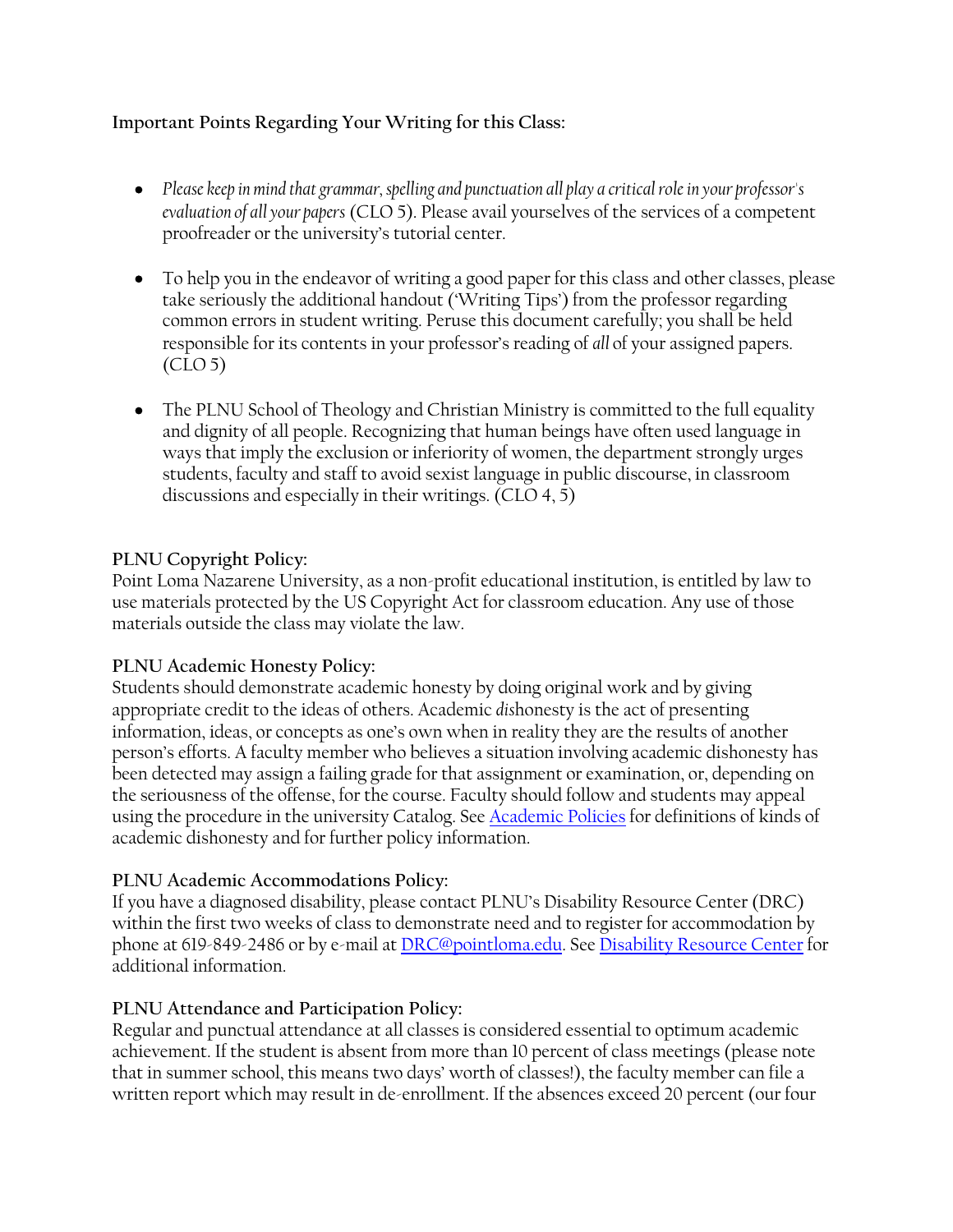day's worth of classes), the student may be de-enrolled without notice until the university drop date or, after that date, receive the appropriate grade for their work and participation. See [Academic Policies](http://catalog.pointloma.edu/content.php?catoid=18&navoid=1278) in the Undergraduate Academic Catalog.

### **Semester Academic Work Policy:**

Please note that when the semester ends, so do all opportunities to work to improve your grade. No last-minute or after-the-fact appeals for extra credit will be even briefly considered.

### **Course Calendar:**

### **August**

– Introduction to the course and of ourselves: "On this rock I will build my church . . ."

- $29 I$  ohfink  $1-29$
- $31 -$  Lohfink  $31-50$

### **September**

- **– Labor Day**
- Lohfink 50-73
- Lohfink 75-98
- Gaines & Pardue, 11-32\_\_\_\_\_\_\_\_\_\_\_\_\_\_\_\_\_\_\_\_\_\_\_\_\_\_ \_\_\_\_\_\_\_\_\_\_\_\_\_\_\_\_\_\_\_\_\_\_\_\_\_\_\_\_\_
- Lohfink 99-122
- Lohfink 122-147
- Gaines & Pardue 33-39, Lohfink 149-163
- Lohfink 163-184
- Nor Cal retreat
- Gaines & Pardue 41-50, Robinson 7-10
- Robinson, 11-33
- Robinson, 34-48

### **October**

- Gaines & Pardue 120-132\_\_\_\_\_\_\_\_\_\_\_\_\_\_\_\_\_\_\_\_\_\_\_\_\_\_\_ \_\_\_\_\_\_\_\_\_\_\_\_\_\_\_\_\_\_\_\_\_\_\_\_\_\_\_\_\_\_
- Robinson 49-67
- Robinson 67-83
- Gaines & Pardue 69-78\_\_\_\_\_\_\_\_\_\_\_\_\_\_\_\_\_\_\_\_\_\_\_\_\_\_\_\_\_ \_\_\_\_\_\_\_\_\_\_\_\_\_\_\_\_\_\_\_\_\_\_\_\_\_\_\_\_\_\_\_
- Kasemann handout, 27-41
- Kasemann handout, 41-55
- Gaines & Pardue, 79-93 \_\_\_\_\_\_\_\_\_\_\_\_\_\_\_\_\_\_\_\_\_\_\_\_\_\_\_ \_\_\_\_\_\_\_\_\_\_\_\_\_\_\_\_\_\_\_\_\_\_\_\_\_\_\_\_\_\_\_
- **– Midterm essay exam**
- **– Fall break**